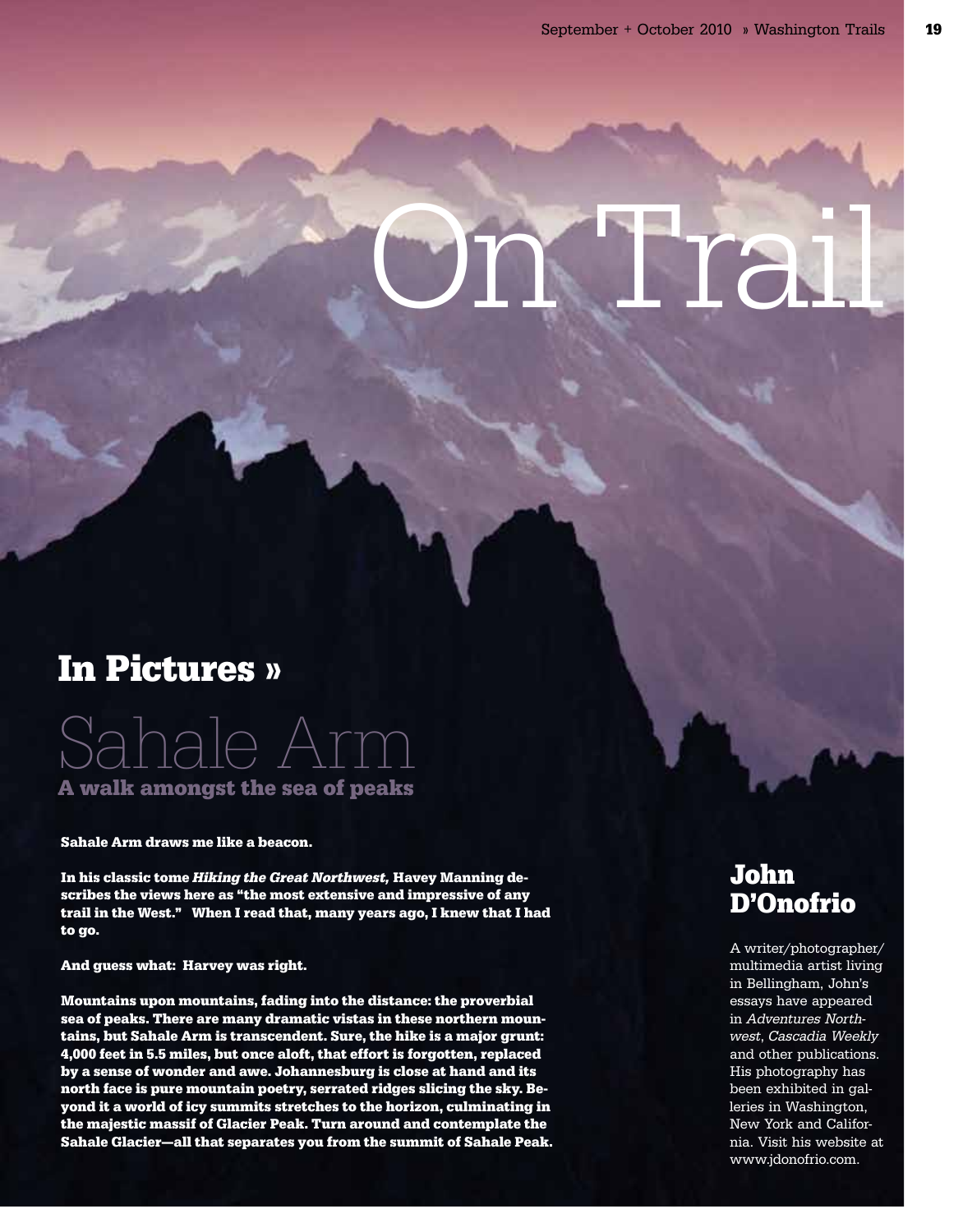

### Hike It»

*North Cascades National Park*  Distance: 12 miles round trip. Elevation Gain: 2,200 feet. High Point: 7,200 feet. Map: Green Trails Cascade Pass 80. More Info: *Day Hiking: North Cascades* (Craig Romano, The Mountaineers Books).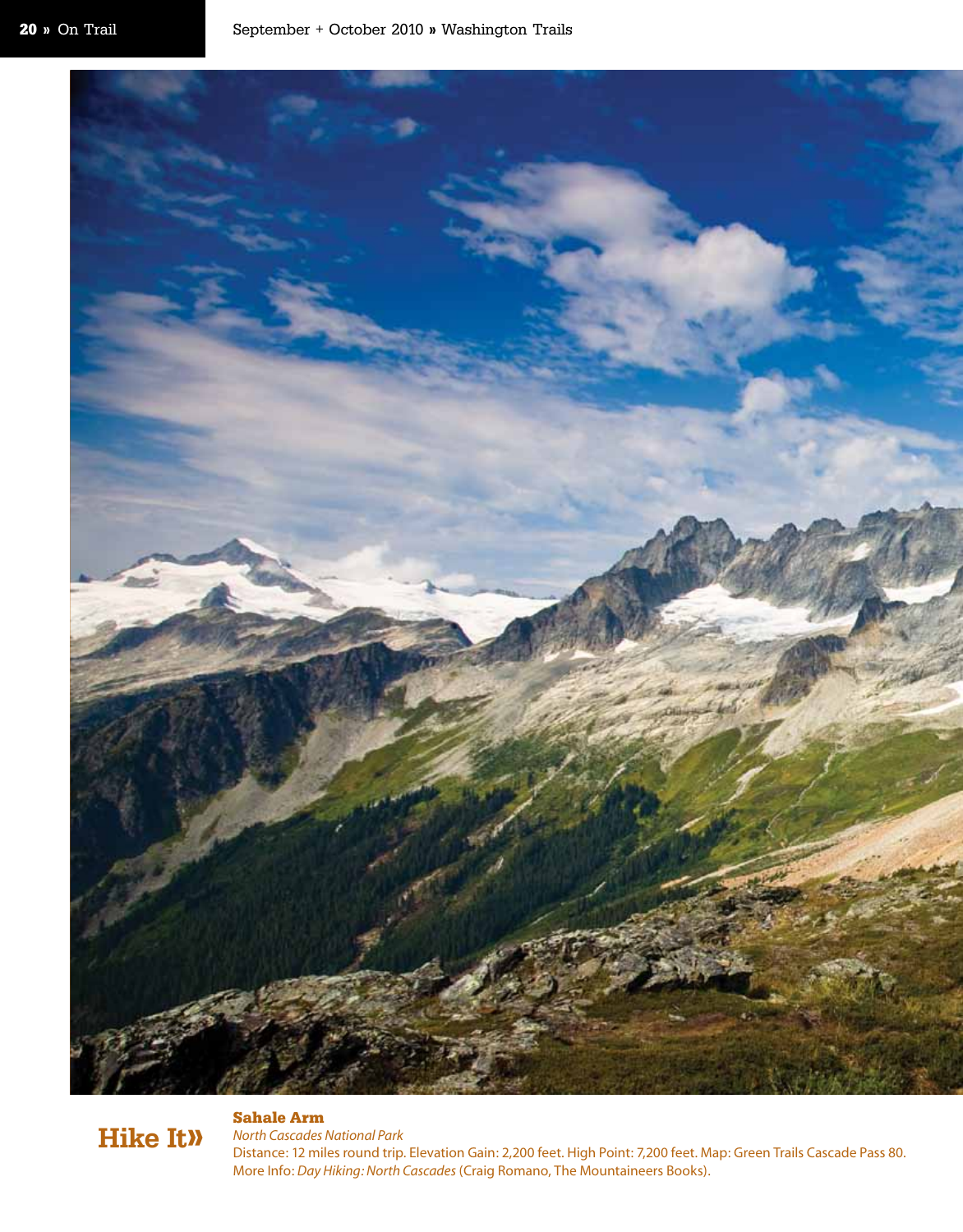As the old adage goes, it's not the destination that matters—it's the journey. On a visit to Sahale Arm, it's both. The trail to Cascade Pass is beautiful, easy—and usually crowded. Cascade Pass well deserves its status as a holy place for thousands of pilgrims who come to experience the majesty of the North Cascades. But impossible as it seems when you're at the pass, the best is yet to come. Beyond the pass, a stiff grade will have you huffing and puffing—all the more reason to stop and smell the flowers. The view down to the austere basin of Doubtful Lake is classic. In autumn, the meadows are ablaze with the rich colors of fall. Don't hurry. Linger in the meadows, sharpening your senses so that you can absorb both the tiny details and the grand panorama. In a long lifetime, there won't be many days like this one.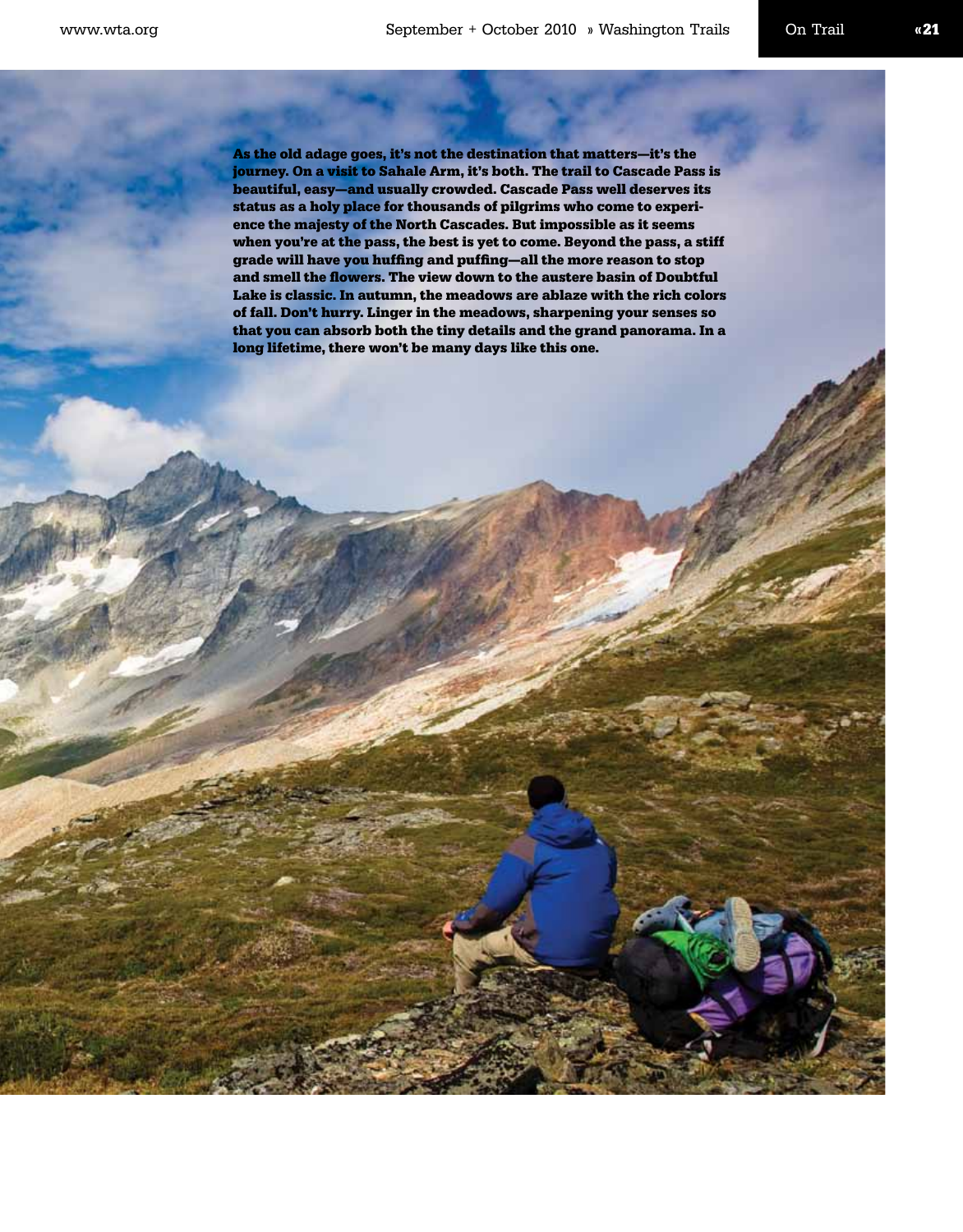

The campsites here, ringed with rocks against the sometimes ferocious wind, are the highest trail-accessible camps in North Cascades National Park—and for my money, the most scenic. If at all possible, plan to spend a few days in this throne room of the mountain gods. After the toil of the ascent, it would be a shame to leave too soon. If so inclined and properly equipped, climb the glacier to the penultimate catbird seat of Sahale Peak. Or wander the colorful moraines below the glacier. Tiny rock-scoured tarns invite a dip. Feast your eyes on the splendor of sunrise and sunset. Savor the rarified air of this high and wild place. Count the stars—and your blessings.